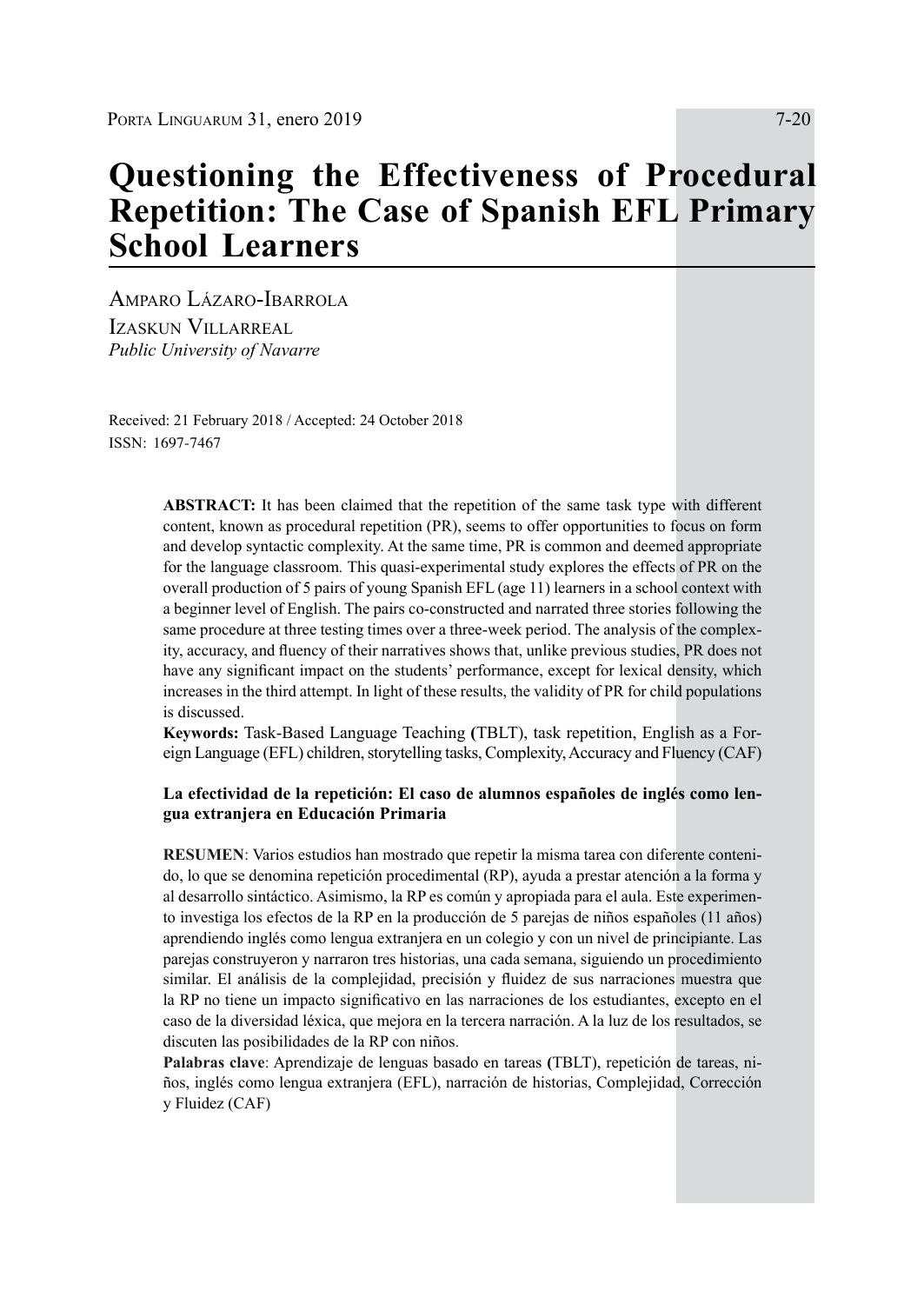## **1. Introduction**

Since the emergence of Task-Based Language Teaching (TBLT), numerous studies have demonstrated, with different outcomes and in different contexts, that repeating a given task, either identically (same task repetition, henceforth STR) or by modifying its content (procedural repetition, henceforth PR), boosts the language learning process by allowing learners to focus on the language in greater depth (Bygate, 2001; Kim & Tracy-Ventura, 2013; Mackey, Kanganas & Oliver, 2007; Shintani, 2012, 2014).

Among the two basic types of repetition: STR and PR, the latter type is the most frequently employed in real language lessons (Lázaro-Ibarrola & Hidalgo Gordo, 2017a). Suffice it to examine textbooks or examination papers where similar task types appear on every lesson with their corresponding contents. Therefore, it is pedagogically pertinent to further explore the possibilities of this type of repetition.

While PR in general has been claimed to offer benefits that can be observed in the main dimensions conforming overall performance (complexity, accuracy, and fluency (henceforth CAF) (Housen, Kuiken & Vedder, 2012)), the studies to date do not obtain similar results in terms of which aspects improve more; if there is a correlation and/or trade off effect among these three elements; or if the improvements show up and/or decline on the second or third attempt on the task. The reason for these inconclusive results partly rests in the fact that studies have used different contexts, participants, tasks and task procedures. Also, in some recent studies tasks requiring short sentences and short turns to be completed seem to have been an obstacle for complexity growth and even for fluency (Lázaro-Ibarrola & Hidalgo Gordo, 2017a; Sample & Michel, 2014). In any case, all previous research has something in common: the improvement of, at least, one of the components of CAF. This promising finding together with the fact that procedural repetition is a frequent practice in language classrooms (AUTHOR1 & COAUTHOR, 2017b) makes the subject worth of further exploration.

The present study, following a quasi-experimental design, aims to gain a deeper understanding of the effects of PR by analysing the production of 5 pairs of young learners (age 11) while telling three stories collaboratively following a similar procedure in each attempt. Stories are linguistically demanding and thus could constitute a valid genre to foster greater fluency and complexity upon PR. Also, including collaborative tasks is of great interest in the field as these tasks have long and repeatedly proved to be beneficial for the classroom and, in turn, their presence in language lessons and teaching materials has increased (García Mayo, 2007; Kim & Tracy-Ventura, 2013; Mackey, Kanganas & Oliver, 2007; Shintani, 2012, 2014). Finally, this study adds to the Second Language Acquisition (SLA) literature by exploring PR among young children, a population which remains underexplored in spite of constituting one of the largest (and fast growing) groups of English learners in the world (Lázaro-Ibarrola & Hidalgo Gordo, 2017b; Collins & Muñoz, 2016).

8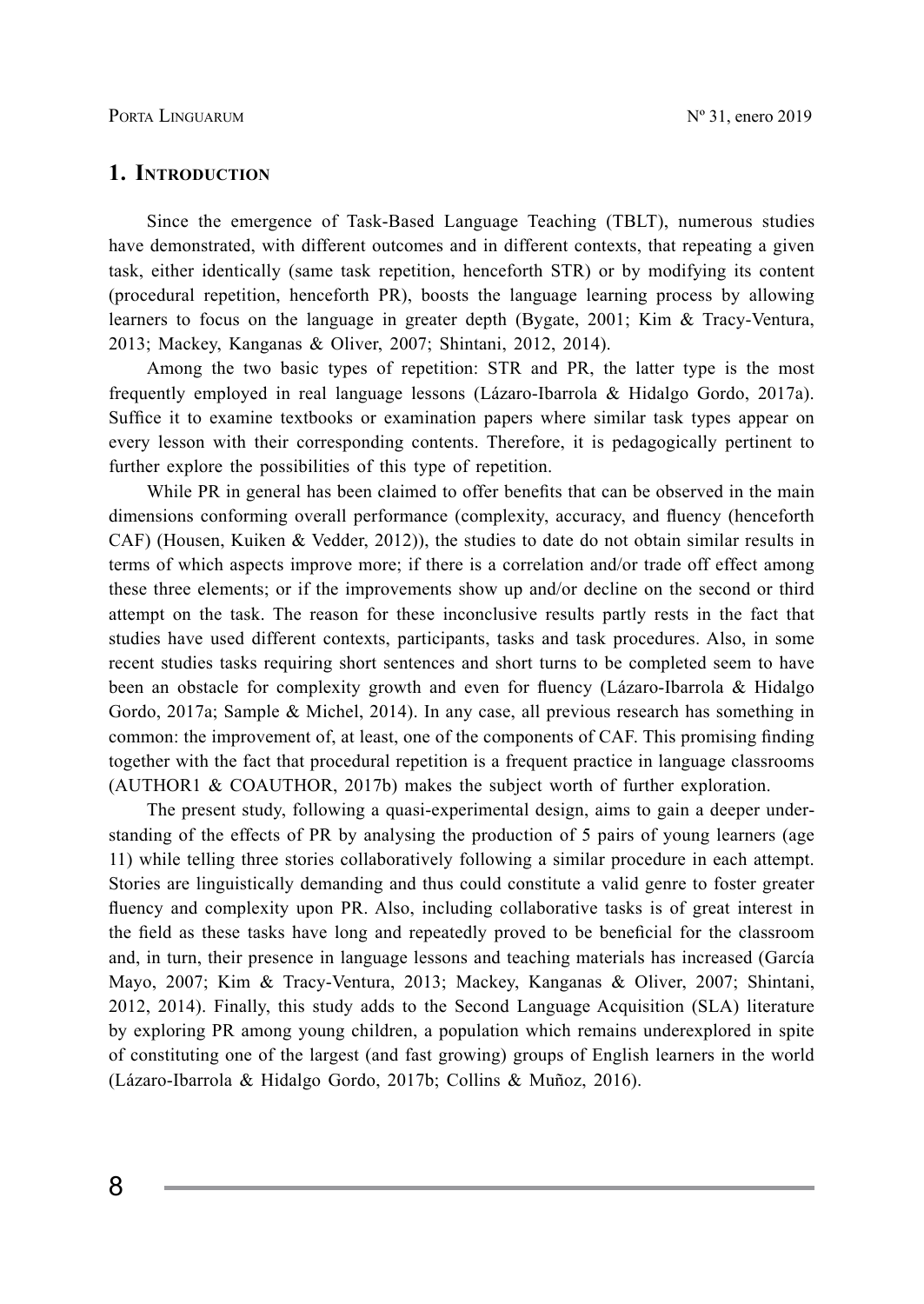# **2. Literature review**

#### **2.1. Task Repetition**

The claim that repeating a given task has positive effects on the linguistic production of the learners can be tracked back to the cradle of Western civilization, as reflected in the Latin expression *repetitio est mater studiorum* (repetition is the mother of learning), which probably was and still is one of the main principles of learning in general. More recently, and within the ebullient field of SLA, Bygate (1996, 2001) confirms that repeating, in this case, repeating tasks, seems to bring about important and assorted benefits for L2 learners.

Although task repetition could be operationalized into several different types, two main types have been extensively dealt with in the literature (Kim  $\&$  Tracy-Ventura, 2013). On the one hand, STR, which consists in the mere repetition of the exact same task and, on the other hand, PR, which implies the repetition of the same task type with different content. PR, the type we explore in this paper, seems to be a frequent pedagogical practice in language lessons (Lázaro-Ibarrola & Hidalgo Gordo, 2017a) where practitioners often repeat the same type of activity with different content as they progress through the course. This is also reflected in the layout of textbooks or even in the layout of examination papers where similar activities are presented while the content is modified to suit the learning or assessment needs. In sum, the bottom line in teachers' minds is that becoming familiar with the procedure is positive for successful task performance.

Empirically, the effects of PR have been analysed by several authors in different contexts and with different populations and tasks (see for instance the task used in Lynch and Maclean (2000) or the time span between tasks in Bret Blasco (2014); García Mayo & Imaz-Agirre (2016); and García Mayo, Imaz Agirre & Azkarai (2018)). Therefore, extrapolating findings from such differing studies is hardly possible. In what follows we will provide a critical review of the main studies to date which show some commonalities with our study and will, therefore, allow us to better understand the effects of PR. These commonalities will relate to the number of repetitions and the time span between these repetitions. Thus, following Bygate and Samuda (2005), we will consider studies that operationalize task repetition as involving task repetition (in our case with different content and same procedure) at intervals of around one or two weeks.

As happens with most of the topics in SLA, most of the research on task repetition has been carried out with adult populations. In a large study comprising 103 undergraduate students of Spanish at a university in the US, Gass, Mackey, Álvarez-Torres and Fernández-García (1999) analyzed the effects of same content, different content repetition and no repetition (control group). The task consisted in the repetition of a story after the participants had watched it. The same content group watched the same video three times while the different content group watched a different one each time (procedural repetition). In addition to this, a week after the experiment had finished, all the participants watched a new video and had to retell it. This final task was used to see if the gains obtained through the repetitions were applicable to a new story. Although timidly, the findings of this study hint at positive effects of repeating in learners' overall production, lexical sophistication and morphosyntax in all groups but, mainly, in the same content group. However, all the gains had vanished in the final video telling (which would be their fourth attempt on the task). These authors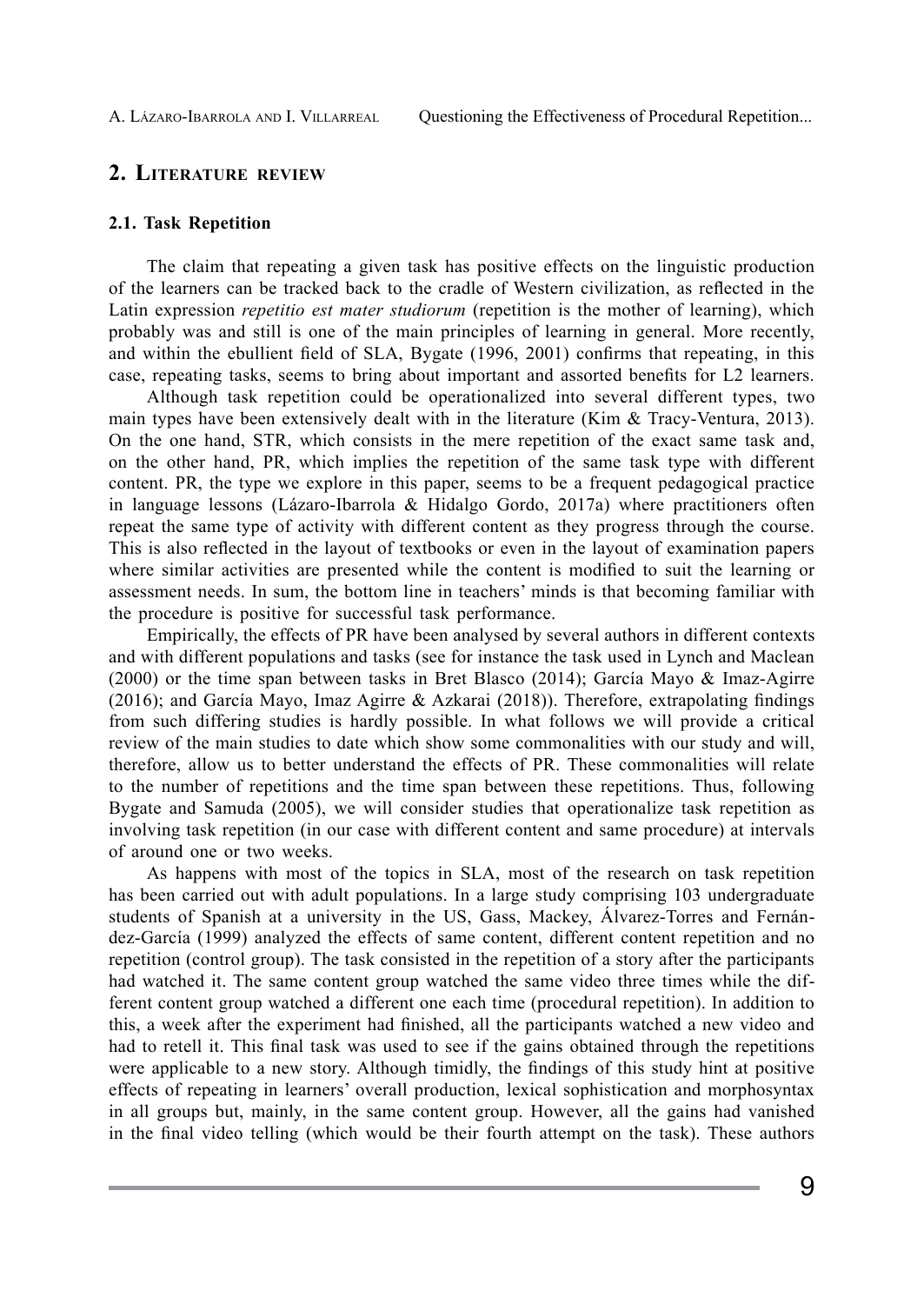suggest, in line with other studies (Plough & Gass, 1993; García-Mayo & Lázaro-Ibarrola, 2015), that repeating the task so many times can result in students becoming disinterested.

In a more recent study carried out in a different context but with a similar task, Patanasorn (2010) obtained different findings. This author compared PR, STR and content repetition in the production of 92 Thai English as a Foreign Language (EFL) learners (non-English majors) on film-retell tasks. She examined global accuracy, past simple accuracy and fluency and found important differences between the three groups. In the PR group accuracy in the use of the simple past improved; in the content repetition group fluency improved and accuracy seemed to get worse; finally, no changes were observed in the same-task repetition group. As for complexity, it was not analyzed.

Kim (2013a, b) elicited data from 48 Korean EFL learners during collaborative tasks divided into a STR group and a PR group. She found that learners' interest and focus on form (measured by their use of language related episodes) decreased when repeating the same task in comparison to learners who repeated different versions of the same task. Following the same line of research, this same author and Tracy-Ventura (2013) also compared STR and PR with 36 Korean EFL learners carrying out collaborative tasks. These consisted of an information-exchange task and the authors used a pre-test post-test design (before and after the three repetitions). In this case, they found that PR promoted syntactic complexity and that both groups improved in terms of task relevant linguistic features; however, they found no effects on fluency. They explain that, in the completion of collaborative tasks, learners produce many interactive features, such as negotiation strategies which, in turn, may be interpreted as lesser fluency although not necessarily as a sign of a worse performance (Kim & Tracy-Ventura, 2013)*.* 

#### **2.2. Task Repetition in Young Learners' Collaborative Tasks**

Studies focusing on the effects of task repetition in the case of child learners resolving tasks are scarce. Some authors have analysed the effects of repetition on young learners' use of interactional feedback (Lázaro-Ibarrola & Hidalgo Gordo, 2017a; García Mayo & Imaz Aguirre, 2016; Mackey et al., 2007) or on the functions and quantity of L1 use (Azkarai & García Mayo, 2017; Pinter, 2007b; Shintani, 2012), among other aspects. However, few studies have concentrated on the influence of TR on CAF and their results are far from conclusive. It is noteworthy to say that all these studies have used different types of spot-the-difference tasks which, as mentioned above, generate a type of language where fluency is hard to measure.

The main author looking at TR among children is Pinter (2005, 2007a, 2007b). In her studies she examined the effects of TR (operationalized as repetition of the same task with slight modifications of content) using a spot-the difference task and a direction-giving map task with 10-year-olds. Although she did not measure CAF as in most of the literature (e.g. Ellis, 2008), she reports that her learners became more accurate and fluent (she did not measure complexity).

In another study with children, Sample and Michel (2014) examine not only the three components of CAF separately but also look into a possible relationship between these three dimensions. These authors analyze the productions of six 9-year-old EFL learners performing a spot-the difference task and report that their learners increased their fluency significantly through task repetition. Also, the raw numbers of complexity suggest that students used fewer words but more complicated sentences over the course of the repetitions, although the trend

10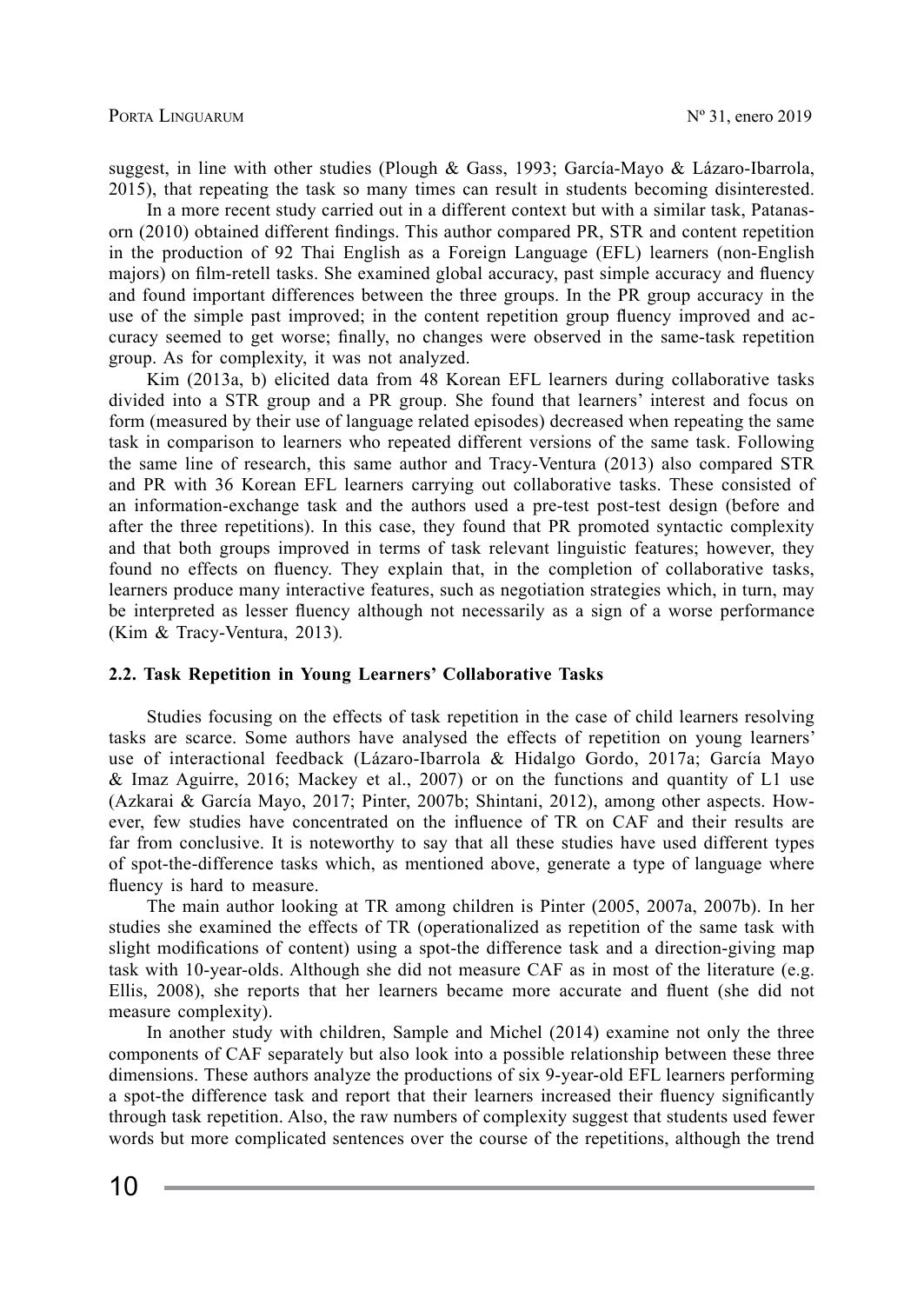was not significant. Interestingly, they found the largest and most significant improvements in the second repetition. They discuss their results by making reference to the possibility that, in the third repetition, where gains diminished in reference to the second one, students had learned to complete the task using shorter and more direct utterances, without lengthy descriptions, and also by repeating some of what their partner had said, all of which did not encourage greater complexity.

Quite different were the results obtained Lázaro-Ibarrola and Hidalgo Gordo (2017a). They analyse the interactions of ten pairs of English learners (age 11) who had to repeat a spot-the-difference task (in the form of picture placement) three times. Their analysis of learners' general performance (complexity, accuracy and fluency) indicates that accuracy timidly improved while complexity and fluency remained unaffected. Contrary to Sample and Michel (2014), this happened in the third, and not in the second, repetition. These authors suggest that three repetitions might be necessary for effects to show up and also interpret their results for accuracy as encouraging. In a similar vein with Kim and Tracy-Ventura (2013), they also consider the possibility that complexity and fluency have not improved by means of familiarity with the procedure due to the characteristics of their task. In their task, short sentences and continuous turn taking were the natural way to resolve the activity and, therefore, greater complexity or greater fluency were not necessary to complete the task.

In spite of their different results, all the studies including PR with children resolving spot-the difference tasks identify some positive effects and suggest that the type of task might be the reason to explain the lack of greater effects in complexity and fluency. Taking the baton from these researchers, the present study focuses on the PR of a task with greater linguistic demands than picture-placement tasks: story-telling. That is, a task more similar to the type of task used in adult studies.

# 3. METHOD

# **3.1. Research Questions**

The present study sets off to explore the effects of the PR of a story-telling task (three times over a three week period) on the overall performance (CAF) of five pairs of 11-yearold Spanish learners of English in school. Thus, our study includes the following research questions:

- Does the procedural repetition of a story-telling task (three times) have an impact on the linguistic production of our learners?
- If any, what are the affected aspects (complexity, accuracy and/or fluency)?
- Are the effects more relevant on the second or third repetition?

In line with previous studies, we expect to find improvements for accuracy (Kim, 2013a, b; Lázaro-Ibarrola & Hidalgo Gordo, 2017a; Mackey, Kanganas, & Oliver, 2007; Patanasorn, 2010). Also, given that we are using a story-telling task we also contemplate the possibility of a positive impact on complexity and fluency (Gass et al., 1999). As for the number of repetitions, probably the level and task type will allow our learners to show greater improvements in the third repetition (Lázaro-Ibarrola & Hidalgo Gordo, 2017a).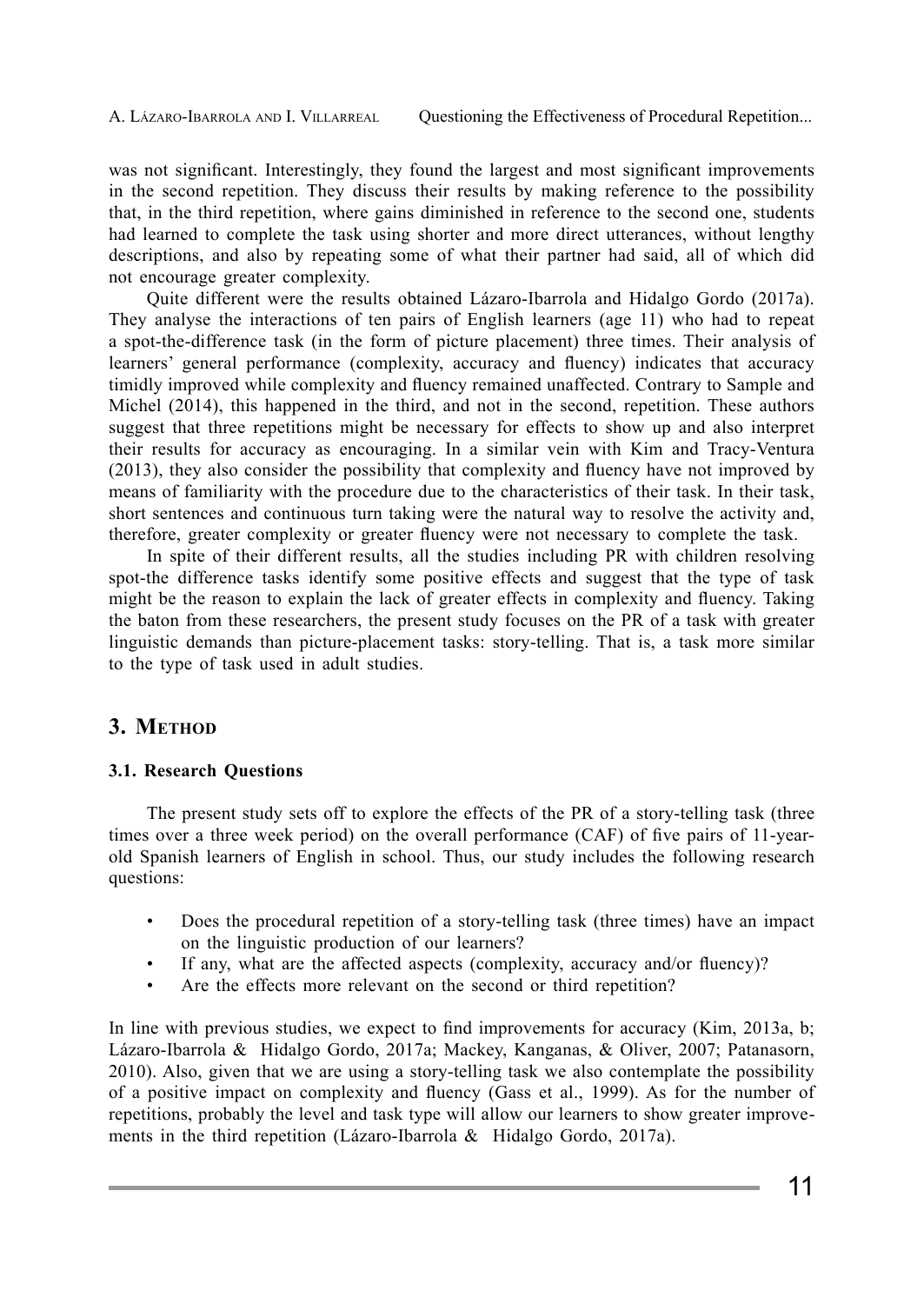#### **3.2. Participants**

The present study analyses the effects of PR on the overall oral performance (complexity, accuracy and fluency) of a group of 10 young EFL learners. The participants were 10-11-year-old learners of EFL in a school context in Spain. As little is known about the effects of task repetition among young populations, targeting young students will allow us to better understand the acquisition processes of this under researched, yet large and growing, population. On the other hand, the 10-11 year-olds were chosen because, according to school teachers, younger students wouldn't be able to carry out the task successfully in English.

The school was a small state school located in a working class area where students had little or no opportunities to reinforce English outside school. One of the school's objectives was to introduce different task types in their regular lessons in order to improve the level of English of the students and, therefore, this school was very suitable to carry out this investigation. The methodology used in the English classroom was mainly communicative and basic interaction in English was common. Classroom tasks including story-telling tasks as well as other tasks that required students' interactions in pairs or small groups were frequent in their lessons. However, they were not familiar with the specific task used in this study where students have to co-construct and narrate a story together.

At the time of data collection all learners had been learning English in the same school having 5 lessons of English per week every year. According to school internal tests, their level could be equated to an A1 level of the Common European Framework of Reference for Languages (Council of Europe, 2001). This level is lower than the level of the students in previous research on PR. Therefore, it will be interesting to see whether similar effects will be found in our participants and this will be relevant to the many groups of young students who still have a low command of the foreign language.

All in all, as explained in the theoretical review, previous studies have demonstrated the validity of procedural repetition with older students and with young students at higher levels of proficiency. Thus, with the present study we would like to test this validity with younger students who have lower levels of proficiency.

#### **3.3. Procedure**

The students worked in pairs through the whole process of data collection. The pairs were made with two criteria in mind: similar level of proficiency and fluent relationship with their partner. It was their own teacher together with the researcher who made the pairings.

The 5 pairs had to co-construct and narrate three different stories based on a set of pictures (6 cards, 1 with the title and 5 with pictures) following the exact same procedure. Modelled on previous studies and to minimize the effects of ongoing instruction between repetitions, the time span between narrations was one week. The specific narration of every story went as follows:

Step 1. The two students in the pair sit on a separate desk with a screen between them so that they can hear one another but cannot see one another. Every student has half of the cards telling the story (3 cards each) on their desk. They are given some time to look at the cards.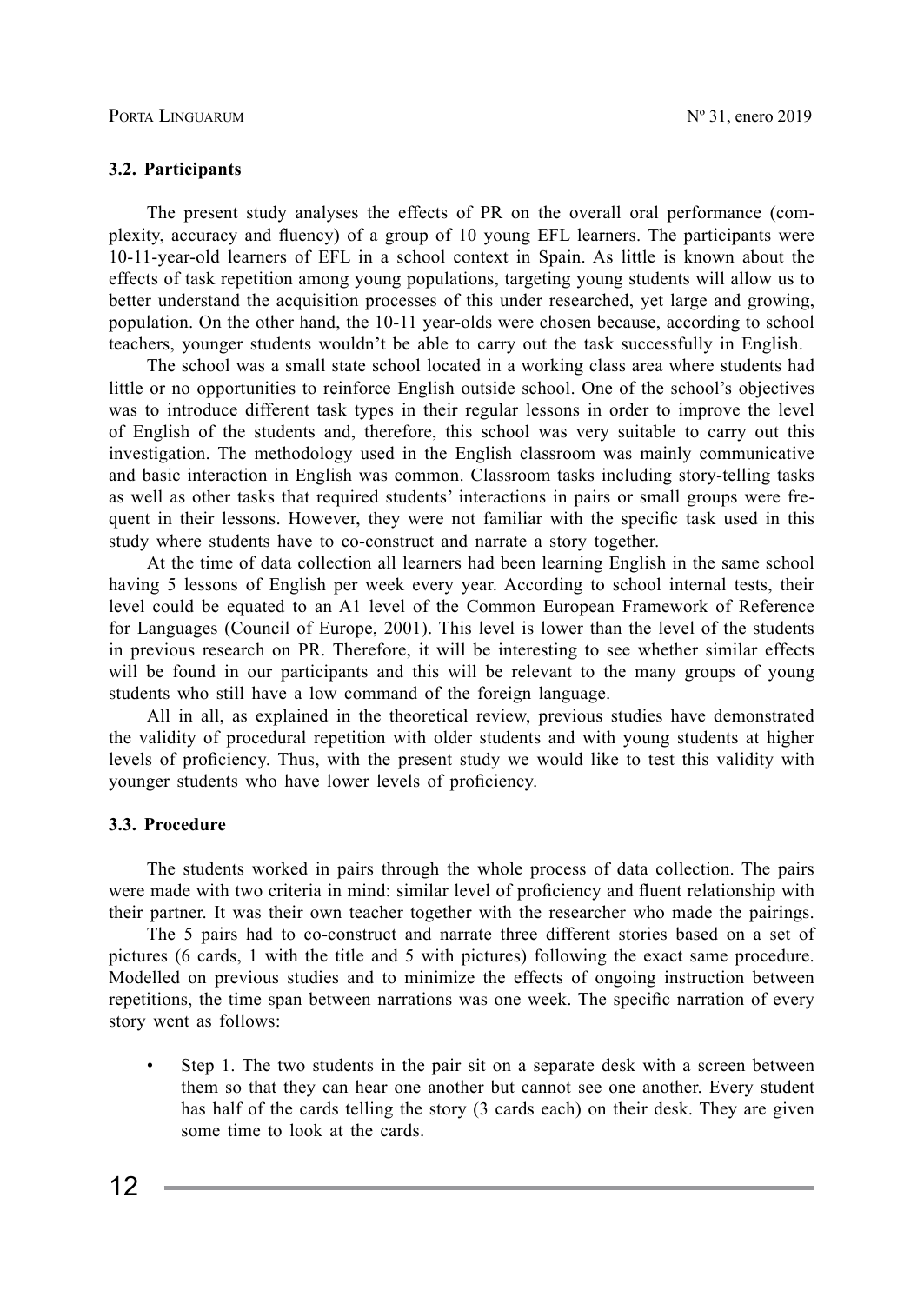A. LÁZARO-IBARROLA AND I. VILLARREAL Questioning the Effectiveness of Procedural Repetition...

- Step 2. The students are given 5 minutes to speak to each other describing what they see in their pictures and trying to work out what is happening in the story.
- Step 3. After the 5 minutes or after having been able to co-build the story, they sit together at one desk, see all the pictures, reconstruct the story and narrate it together.

The oral production throughout the three steps is the object of analysis in the present study. The stories selected belong to different collections of "Oxford Reading Tree" (Oxford University Press) and their titles are presented in Table 1.

| Table 1. Selected stortes from Oxford Redding Tree. |                                                     |               |                        |  |  |
|-----------------------------------------------------|-----------------------------------------------------|---------------|------------------------|--|--|
|                                                     | Day 1                                               | Day 2         | Day 3                  |  |  |
| <b>Year 6</b>                                       | <b>Spots</b>                                        | By the stream | Super Dad              |  |  |
|                                                     | (Hunt $\&$ Brychta, 2003) (Hunt $\&$ Brychta, 2008) |               | (Hunt & Brychta, 2011) |  |  |

*Table 1. Selected stories from Oxford Reading Tree.*

The researchers made an effort to select stories of similar difficulty both in terms of plot complexity and also of the linguistic elements required to tell them. In order to guarantee this, the school teachers helped to choose the stories and made sure that the type of vocabulary and structures was adequate for their students. Also, the fact that the stories in "Oxford Reading Tree" are classified according to age somehow ensures that the plot complexity was similar and adequate for the age ranges in the present study.

#### **3.4. Data codification measures**

The oral production of the children was video and audio recorded and was transcribed in CHILDES (Mcwhinney, 2000). Following previous studies (Ellis, 2005, 2008), among the many possible measures for CAF the following were considered to be the most appropriate for our data.

In order to measure complexity, syntactic and lexical complexity were included (Norris & Ortega, 2009). Syntactic complexity was analyzed in terms of the number of words per AS-unit and of the number of clauses per AS-unit (complexity by subordination). AS-units have been defined as 'a single speaker's utterance consisting of an independent clause, or sub-clausal unit, together with any subordinate clause associated with either' (Foster, Tonkyn & Wigglesworth, 2000: 365). Here, minor utterances ("yes", "ok", "no", etc.) were excluded from our account.

For lexical diversity, D was considered (Malvern & Richards, 2000; Malvern, Richards, Chipere, & Purán, 2004).

The adopted accuracy measures included the proportion of error free clauses as well as the proportion of errors per clause (Yuan & Ellis, 2003). Here all error types were considered: syntactic, morphological and lexical. As for fluency, speech rate was measured in terms of syllables per minute (Kim & Tracy Ventura, 2013).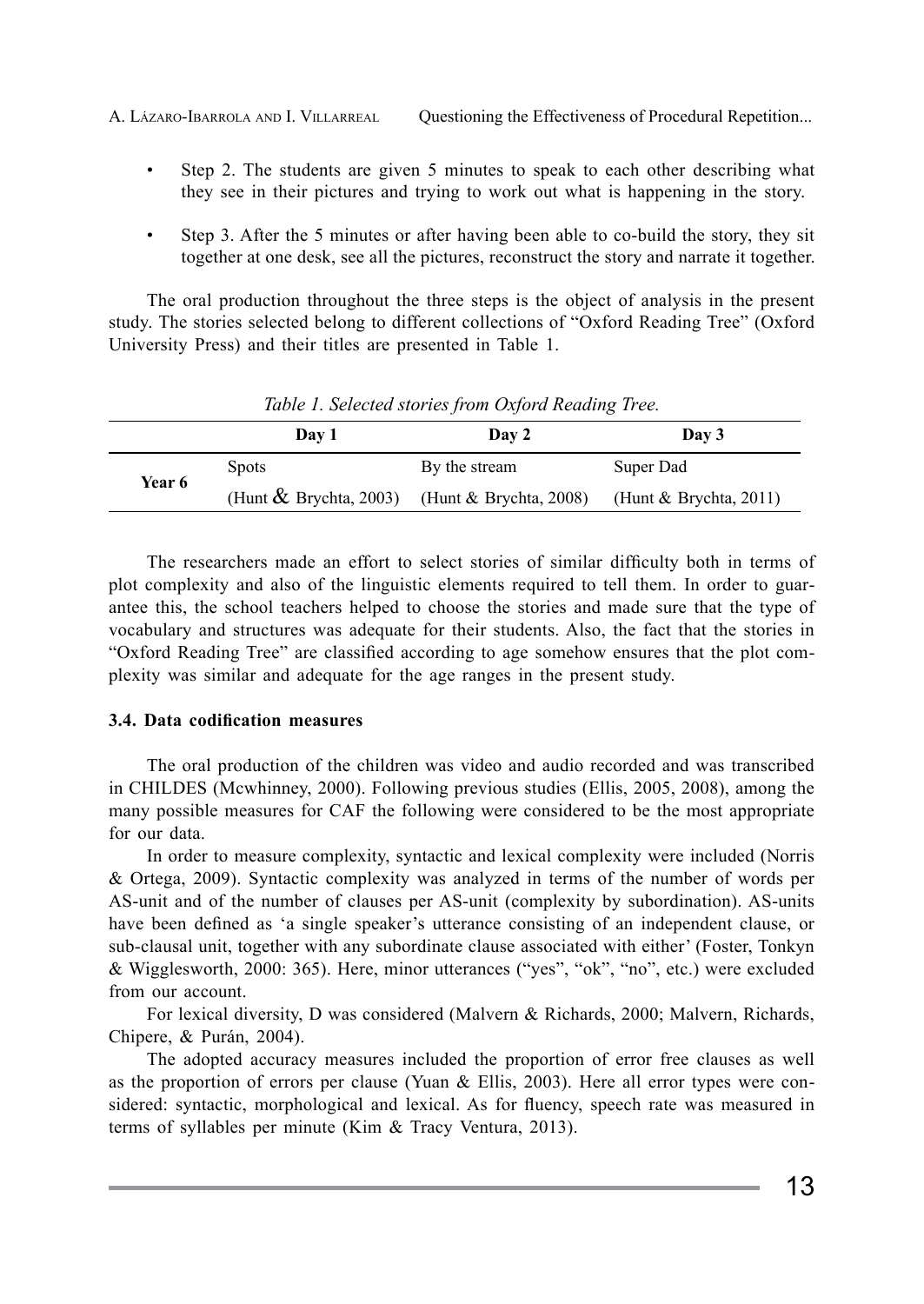#### PORTA LINGUARUM  $N^{\circ}$  31, enero 2019

To ensure coding reliability, 30% of the data were independently coded by the two researchers. The resulting coded transcripts were compared and all the differences in coding were discussed until a total intercoder agreement was reached. Finally, the remaining data were distributed and coded. The two coders were in constant communication and when any of them had any uncertainty about specific codings, those instances were discussed until agreement was reached.

As for the statistical analysis, non-parametric tests were used, given that a Komolgorov-Smirnov test revealed that the data were not normally distributed. Friedman tests were used to examine whether the distribution of the variables varied across tasks. When differences were obtained, a Wilcoson signed-rank test for related measures was used to see where the distributions varied exactly.

## **4. Results and discussion**

#### **4.1. Results**

Starting with accuracy, Table 2 presents the results obtained, including the percentages of error free clauses and the percentage related to number of errors per clause. The table features the results for the three tasks.

|                           | Task 1   | Task 2   | Task 3 |
|---------------------------|----------|----------|--------|
| <b>Number of Errors</b>   | 148      | 177      | 192    |
| <b>Clauses</b>            | 351      | 398      | 418    |
| <b>Error free clauses</b> | 202      | 239      | 259    |
| % Error free clauses      | 57.55%   | 60.05%   | 61.96% |
| % Errors per clause       | $0.42\%$ | $0.44\%$ | 0.46%  |

*Table 2. Accuracy: Error free clauses and percentage of errors by task.*

When looking at the raw numbers in Table 2, there seems to be a timid but steady trend towards a higher percentage of error free clauses from task 1 to task 2 to task 3; yet, the opposite trend applies when looking at the total number of errors and the number of errors per clause, which slightly increases at each testing time suggesting no improvements in correction. That is, there are more correct clauses but, when looking at clauses that contain errors, the number of errors per clause is higher. This contradictory result seems to indicate that there is no clear effect for accuracy. In fact, the most relevant result is that none of these aspects, error free clauses, total number of errors, or number of errors per clause, presents important variations and therefore what can be said is that accuracy remains rather stable across tasks. This stability is confirmed by the statistical analysis which yielded no significant differences for any of these aspects across task attempts.

14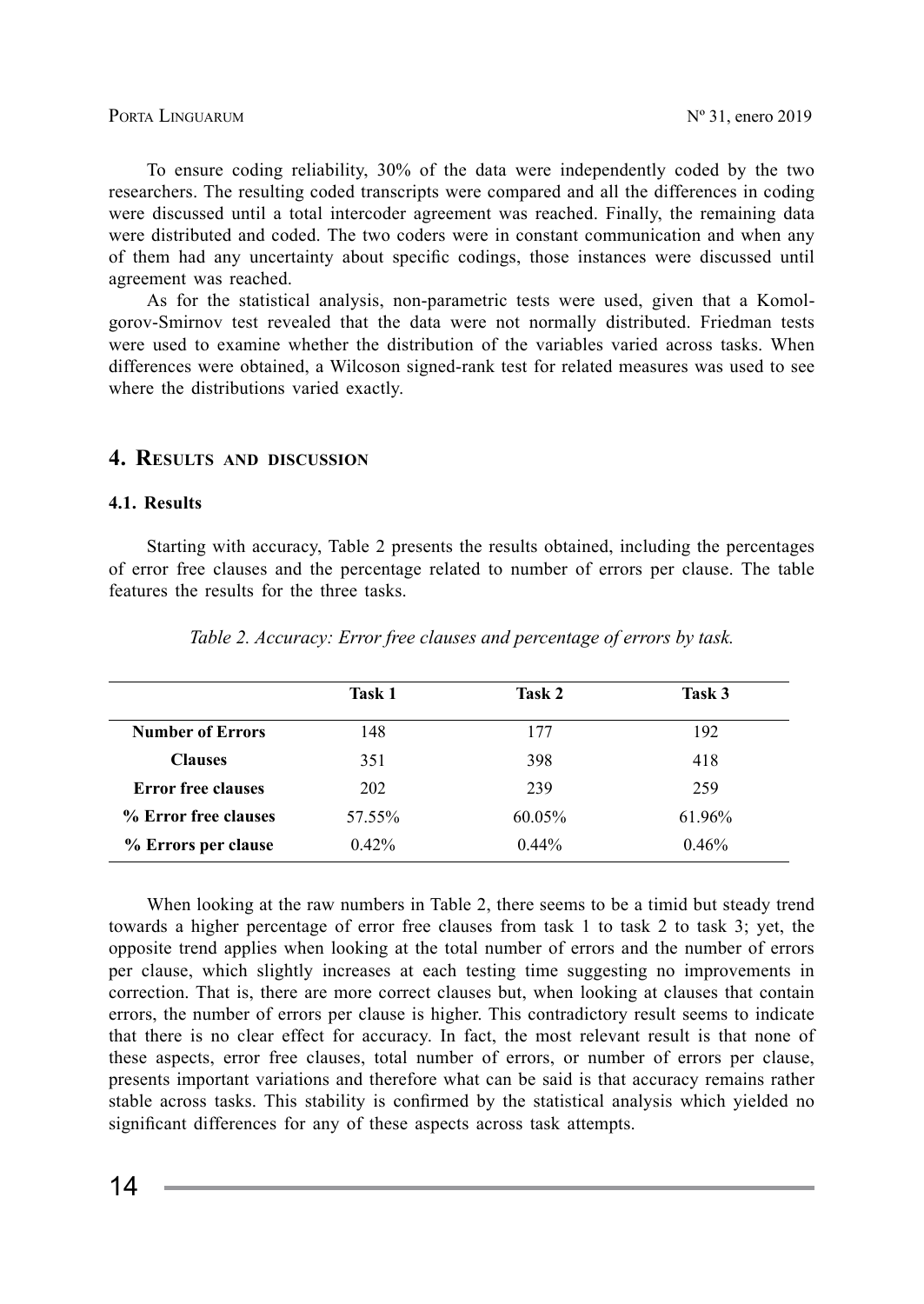#### A. LÁZARO-IBARROLA AND I. VILLARREAL Questioning the Effectiveness of Procedural Repetition...

Next, Table 3 presents the results for fluency in each repetition.

|                      | Task 1 | Task 2 | Task 3 |
|----------------------|--------|--------|--------|
| <b>Syllables</b>     | 832    | 999    | 1186   |
| Time in minutes      | 9.19   | 8.28   | 11.81  |
| Syllables per minute | 94.90  | 124.67 | 101.76 |

*Table 3. Fluency: Syllables per minute.* 

As we can see in Table 3, when examining the number of syllables per minute, there is a remarkable increase from task 1 to task 2 but then, a clear drop from task 2 to task 3. However, and as claimed for accuracy, the most relevant finding is the stability across tasks with no statistical differences in any of the measures or task attempts.

Next, in Table 4, we present the overall results for complexity measures.

|                            | Task 1 | Task 2 | Task 3 |
|----------------------------|--------|--------|--------|
| Words                      | 2348   | 2723   | 2797   |
| <b>Clauses</b>             | 351    | 398    | 418    |
| <b>AS-units</b>            | 115    | 134    | 150    |
| Words per AS-unit          | 20.42  | 20,32  | 18,65  |
| <b>Clauses per AS-unit</b> | 3.05   | 2.97   | 2.79   |
| Lexical diversity D        | 22.96  | 21.81  | 26.93  |

*Table 4. Complexity: Words, Clauses, AS-units, and D by task*

As Table 4 features, if we look at amount of production, the number of words and clauses sharply increases from task 1 to task 2 and remains stable from task 2 to task 3. As for the complexity entailed in this amount of linguistic items, however, words and clauses per AS-unit remain unaffected across tasks, as confirmed by the lack of statistical significance for any of these aspects. Finally, the lexical diversity measure shows identical results in task 1 and task 2 but an increase in the last task (task 3), which is statistically significant. In fact, this is the only statistically significant result obtained in our analysis (Friedman test:  $\chi^2$  = 8.4; df = 2, p = 0.015; Wilcoxon signed-rank test results: Story 1 vs 2:  $z=-1.483$ ;  $p= 0.138$ ; Story 2 vs 3:  $z=-2.023$ ;  $p= 0.043$ ; Story 1 vs 3  $z=-2.023$ ;  $p= 0.043$ ).

#### **4.2. Discussion**

This quasi-experimental study aimed at exploring the effects of PR on the overall performance (CAF) of 5 pairs of young EFL learners with a low level of proficiency. Unlike previous studies with child populations, in which spot-the-difference tasks have been typically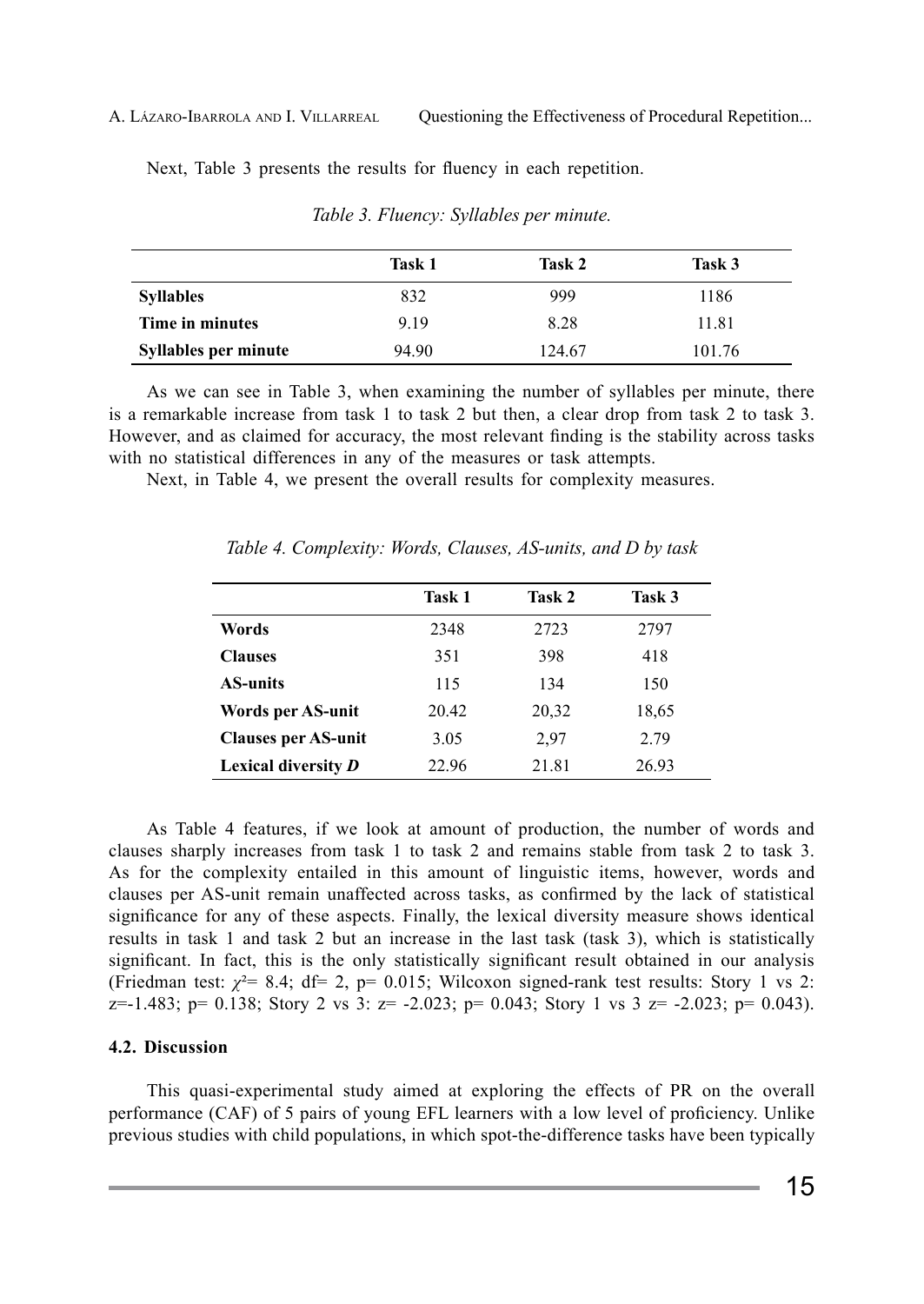included, the task included in our study was a story-telling activity with the aim of generating opportunities for a type of discourse encompassing greater complexity and fluency.

Contrary to our predictions, from all the aspects under scrutiny, only lexical diversity in the third repetition has shown an increase that is supported by statistical significance. This change might be the only effect of PR in our data, however, our results need to be taken with caution for two main reasons. First and foremost because we do not have a control group and, therefore, can only present this growth in lexical density as a probable effect of PR. Second, because variety of vocabulary, more than any of the other aspects analyzed in this study, can depend on the content of the story itself, that is, it might be the case that the different content of the third story required a greater variety of words for its narration.

On the other hand, the trends hinted at by the raw numbers, albeit not statistically significant, should be discussed.

In the case of error free sentences their number grows in the second attempt and is further augmented in the third one, which would go in line with our predictions; however, and contrary to our expectations, this is not accompanied by a lower number of errors, leaving us with a contradictory scenario for accuracy which leads us to highlight the importance of not using a single measure for this component.

In the case of fluency, the number of syllables per minute increases in the second attempt but declines again in the third one, which, again, suggests that this fluctuation might hinge on variables that are beyond our control.

In the case of complexity, learners are able to produce more words in each repetition but, on the contrary, they do not generate more complex sentences. Perhaps this increase in amount of production, that is, the fact that they are able to speak more overall, is a first step into greater complexity.

In spite of these possibilities, the fact that a significant growth has only been located in the lexical component and in the third repetition, together with the small and contradictory signs of change observed in the raw data, lead us to conclude that there is no clear impact from PR and, if any, it would be restricted to the lexis, which, in turn is the aspect that can more strongly depend on a particular story.

This lack of clear effects of PR seems to contradict previous research and thus opens new avenues to reflect on what PR really offers or on how its effects can be measured. Nevertheless, it is important to note that it does not differ much from studies with child populations which have only reported small effects. For instance, in Lázaro-Ibarrola and Hidalgo Gordo (2017a), when analyzing CAF among young EFL learners on a spot-the-difference task, only timid gains in accuracy in the third repetition (significant in the number of errors per clause but not in the number of error-free sentences) were reported. As for the study carried out by Sample and Michel (2014), their six 9 year old EFL learners performing a spot-the-difference task only increased significantly in fluency in the second repetition.

All this leads us to question the effects of PR on CAF among children and calls for more research with this population including larger numbers of students and a wider variety of measures.

In the case of our participants, we can also discuss the possibility that their low proficiency level might have been a key factor. Their level is lower than the level reported in all previous studies and, perhaps, this is why only gains in vocabulary have appeared. In fact, studies have demonstrated how low level students performing communicative tasks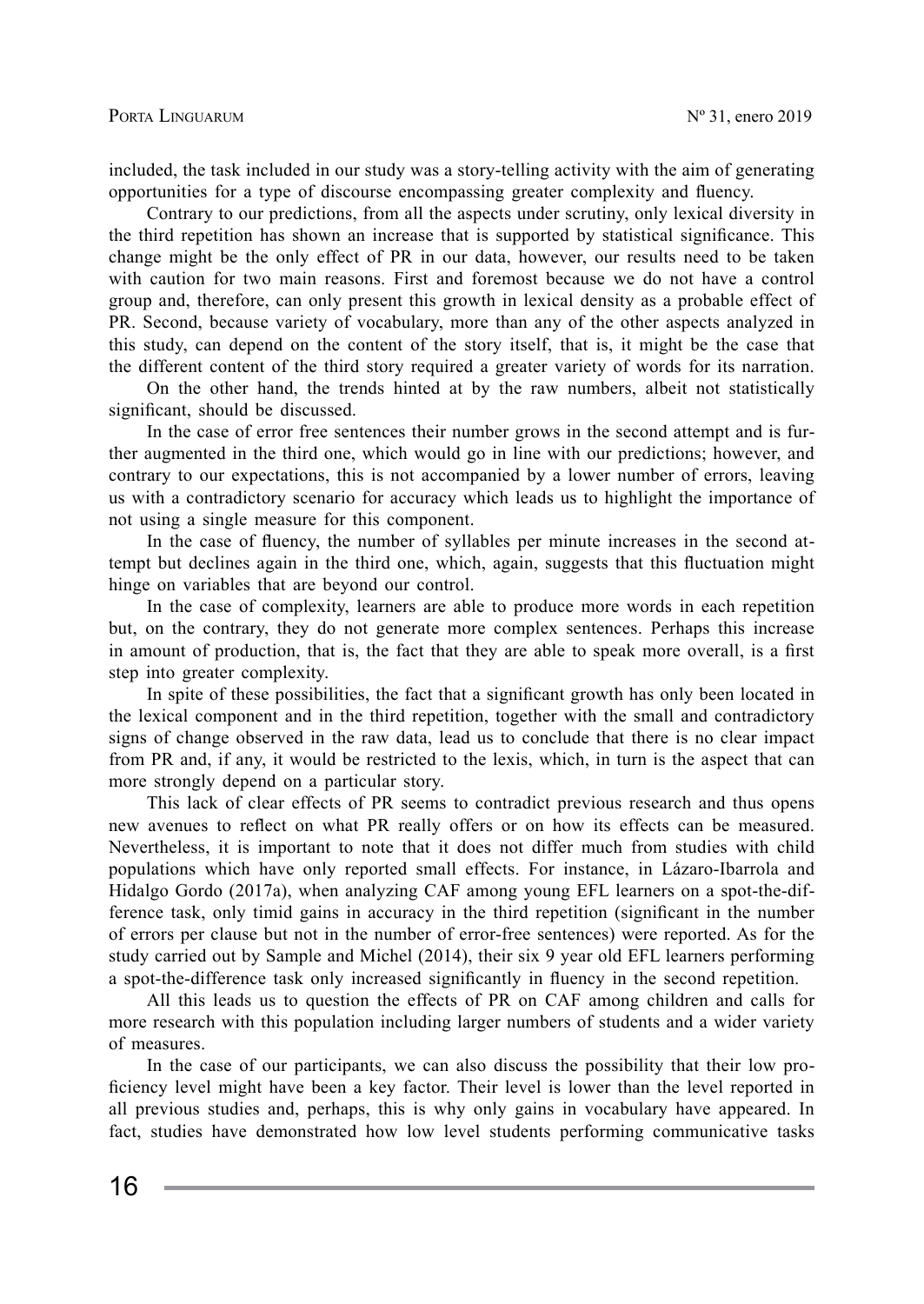place most of the focus on the lexis (Leeser, 2004). In line with Bygate (2001), we would like to suggest that, with low-proficient students, such as the ones in the present study, mass repetition over a short time period might be necessary to obtain greater effects or, at least, to further explore and understand the possibilities of task repetition.

On the other hand, the fact that error free sentences and total number of errors present contradictory percentages calls into question the validity of using only one measure for a particular component (in this case for accuracy), as this could lead researchers to jump to conclusions on incomplete evidence.

### **5. Conclusions**

This study has explored the effects of PR on the overall performance (CAF) of 5 pairs of young EFL learners with a low level of proficiency while performing a story-telling task. However, our results seem to indicate no clear effect of PR on the complexity, accuracy and fluency of our learners' production of oral narratives. Therefore, it would be interesting to explore other possible aspects that might have been affected by the repetition. In this sense, it would be interesting to assess the effects of PR not only on CAF but also, from a more holistic perspective, including L1, interaction strategies, turn-taking, pragmatics, task-tactics, capacity to resolve the task, etc. In fact, in our analysis the shortest amount of clauses, the shortest time on task and the lowest number of words is found in task 1. Perhaps the PR is allowing these students to produce more English although they are not able to do so more fluently, correctly or with greater sophistication. Of course, research on the effects of collaborative vs. individuals and comparing STR vs. PR is essential to further substantiate these findings and to identify the most relevant variables. Thus, to end with a positive reflection, this more abundant production might be an advantage in itself, PR might have had a releasing effect on these low proficient students opening up their ability to use English to communicate, in this case, to narrate a story with their partner.

It is, of course, important to acknowledge the limitations of the present study. The number of students is small and there is no comparison group performing a different type of task repetition. Also, the three stories might have presented different levels of difficulty to the students, in particular, regarding the vocabulary that they needed to use. Therefore our results need to be taken with caution and further research should be carried out to confirm or contradict our findings.

Notwithstanding the limitations, we would like to say that our lack of effects calls into question the frequently demonstrated validity of task repetition for CAF with certain populations. This is relevant for both teachers and SLA researchers. First of all, it is relevant for language teachers, who should not expect that the PR of stories, with young and low level students, will necessarily result in greater accuracy, complexity or fluency. However, as suggested above, teachers should also be aware that PR might be useful to help students speak more on each attempt. Finally, our findings are relevant for SLA researchers. On the one hand, the fact that our results do not go in line with previous research evinces, once more, the complexity of SLA as a field of research due to the conjoint effect of the always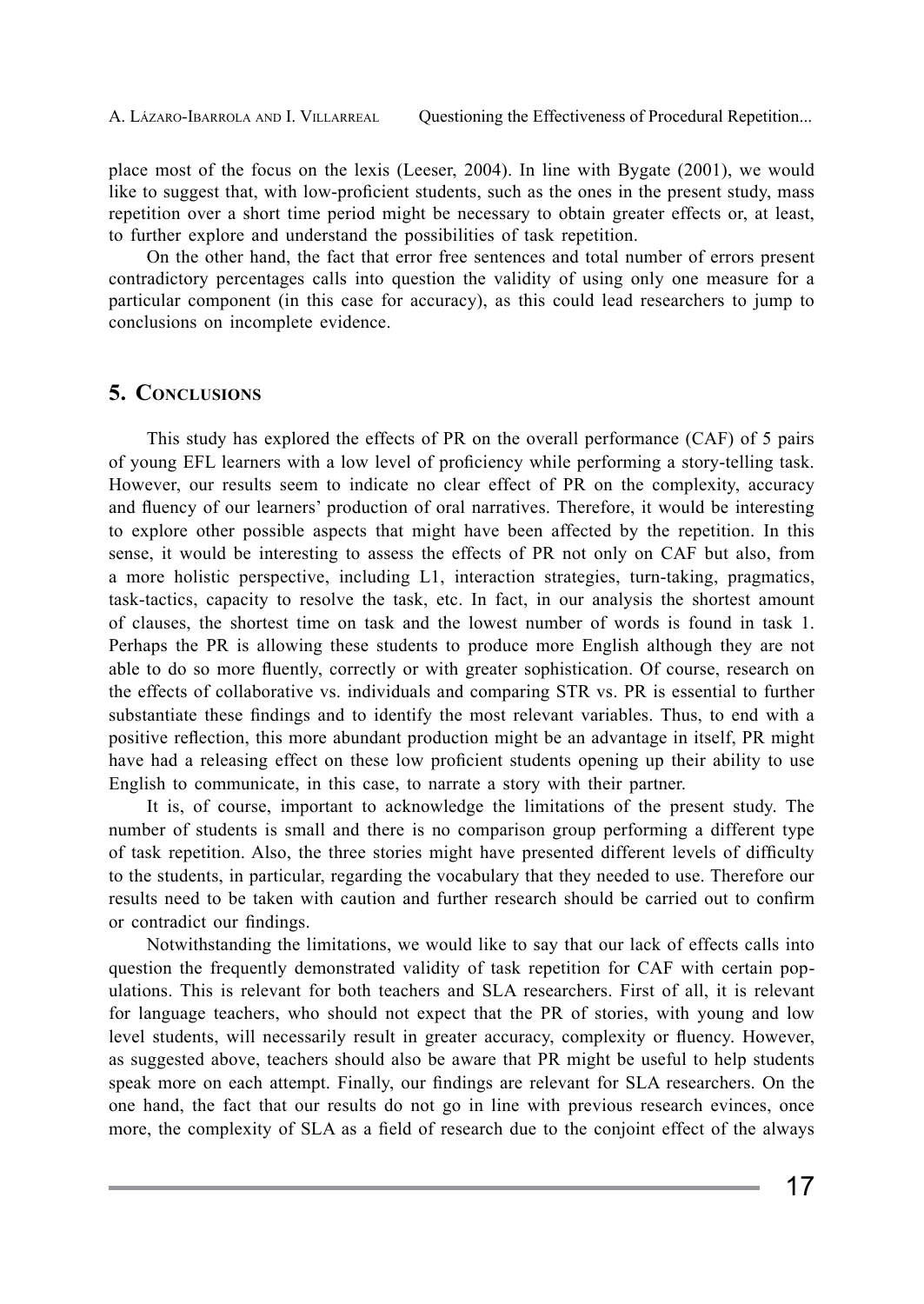numerous variables involved in a given experiment. On the other hand, our results encourage further studies which could explore the benefits of PR beyond CAF, by including a more thorough analysis which considers elements such as quantity of production, use of interaction strategies and negotiations of meaning, use of the L1 and ability to complete the task.

# **6. Acknowledgements**

The authors gratefully acknowledge the funding from research grant FFI2012-32212 (Spanish Ministry of Economy and Competitiveness). Special thanks go to the school José María de Huarte in Pamplona for granting permission to conduct the study and to the school teachers for donating their precious class time. Our most heartfelt gratitude to the students for their enthusiasm and help. Last but not least, thanks to Maite and Euri for being there 24/7.

# **7. References**

- Azkarai, A. & García Mayo, M. P. (2017). Task repetition effects on L1 use in EFL child taskbased interaction. *Language Teaching Research, 21*(4), 480-495*.*
- Bret Blasco, A. (2014). *L2 English young learners' oral production skills in instructed second language contexts: A longitudinal study of CLIL and EFL settings* (Unpublished doctoral dissertation). Universitat Autònoma de Barcelona, Barcelona, Spain.
- Bygate, M. (1996). Effects of task repetition: appraising the developing language of learners, in J. Willis & D. Willis (Eds.), *Challenge and change in language teaching* (pp. 136–146). Oxford: Macmillan.
- Bygate, M. (2001). Effects of task repetition on the structure and control of language, in M. Bygate, P., Skehan, & M. Swain (Eds.), *Task-based learning: Language teaching, learning, and assessment* (pp. 23–48). London: Longman.
- Bygate, M. & Samuda, V. (2005). Integrative planning through the use of task repetition, in R. Ellis (Ed.), *Planning and task performance in a second language* (pp. 23–48). Amsterdam/ Philadelphia: John Benjamins.
- Collins, L. & Muñoz, C. (2016). The Foreign Language Classroom: Current Perspectives and Future Considerations. *The Modern Language Journal,* 100, 133–147.
- Council of Europe. (2001). *Common European Framework of Reference for Languages: learning, teaching, assessment. Cambridge*, Cambridge University Press, available from: http://www. coe.int/t/dg4/linguistic/source/Framework\_EN.pdf, accessed 16 November, 2017.
- Ellis, R. (2005). Planning and task-based performance: Theory and research, in R. Ellis (Ed.), *Planning and task performance in a second language* (pp. 3–36)*.* Amsterdam: John Benjamins.
- Ellis, R. (2008). *The study of second language acquisition*. Oxford: Oxford University Press.
- Foster, P., Tonkyn, A., & Wigglesworth, G. (2000). Measuring spoken language: A unit for all reasons. *Applied linguistics*, *21* (3), 354–375.
- García Mayo, M. P. (Ed.). (2007). *Investigating tasks in formal second language learning*. Clevedon: Multilingual Matters.
- García Mayo, M. P., & Imaz Agirre, A. (2016). Task repetition and its impact on EFL children's negotiation of meaning strategies and pair dynamics: an exploratory study. *The Language Learning Journal*, *44* (4), 451–466.
- García Mayo, M.P., Imaz Agirre, A., & Azkarai, A. (2018). Task repetition effects on CAF in EFL child task-based oral interaction, in M. Ahmadian & M.P. García Mayo (Eds.), *Recent*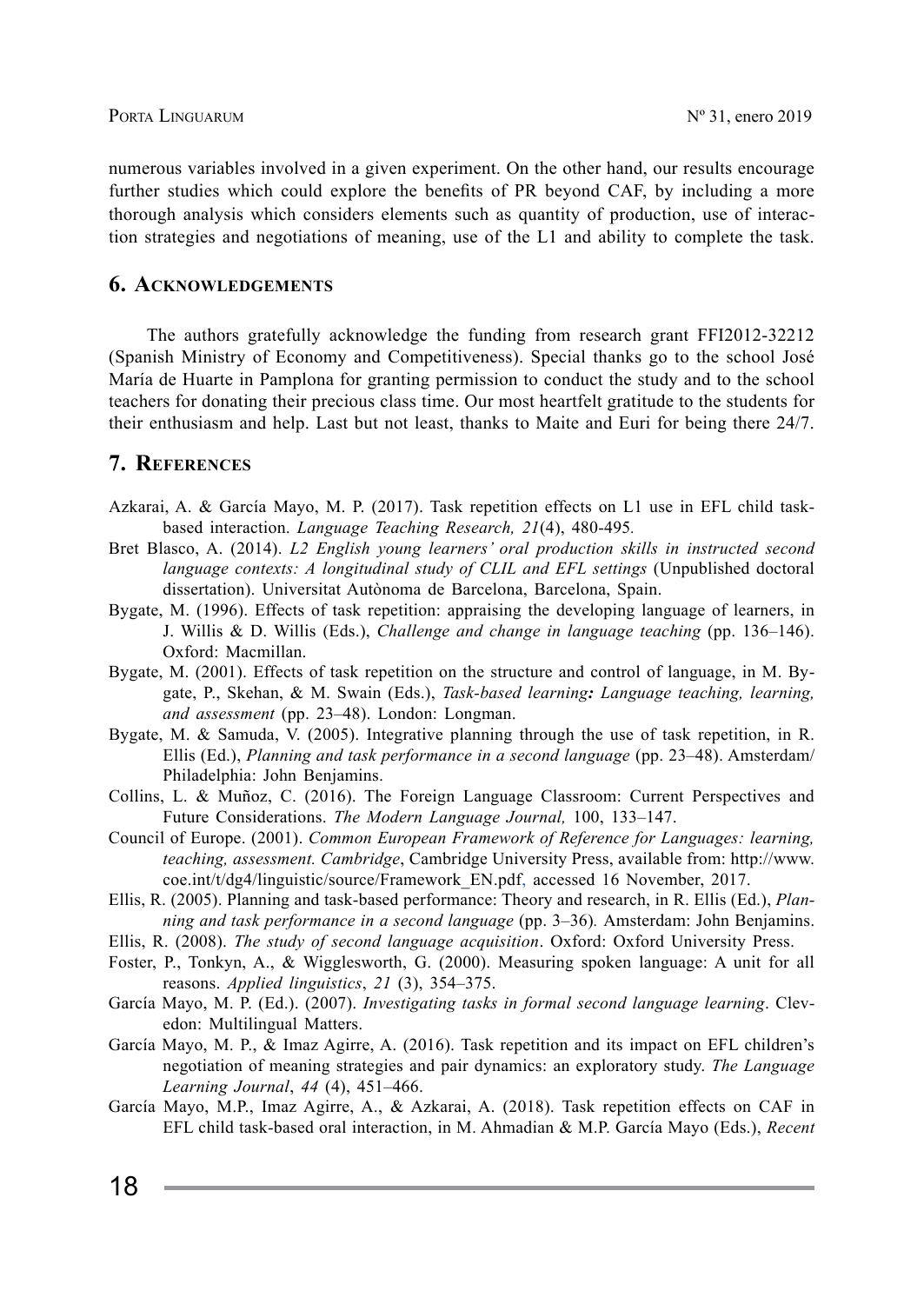A. LÁZARO-IBARROLA AND I. VILLARREAL Questioning the Effectiveness of Procedural Repetition...

*Perspectives on Task-based Language Learning and Teaching* (pp.9-28). Boston/Berlin: Mouton de Gruyter.

- García Mayo, MP and Lázaro Ibarrola, A (2015). Do children negotiate for meaning in task-based interaction? Evidence from CLIL and EFL settings. System, 54, 40-54.
- Gass, S. M., Mackey, A., Álvarez-Torres, M. & Fernández-García, M. (1999). The effects of task repetition on linguistic output. *Language Learning, 49*, 549–580.
- Housen, A, Kuiken, F. & Vedder, I. *(Eds.). (*2012)*. Dimensions of L2 Performance and Proficiency: Complexity, Accuracy and Fluency in SLA.* Amsterdam/Philadelphia*: John Benjamins*
- Hunt, R. & Brychta, A. (2003). *Spots*. Oxford University Press.
- Hunt, R. & Brychta, A. (2008). *By the Stream*. Oxford University Press.
- Hunt, R. & Brychta, A. (2011). *Super Dad*. Oxford University Press.
- Kim, Y. (2013a). Promoting attention to form through task repetition in a Korean EFL context, in K. McDonough and A. Mackey. (Eds.), *Second language interaction in diverse educational settings* (pp. 3–24). Amsterdam: John Benjamins.
- Kim, Y. (2013b). Effects of pretask modelling on attention to form and question development. *TESOL Quarterly, 47*, 8–35.
- Kim, Y. & Tracy-Ventura, N. (2013). The role of task repetition in L2 performance development: What needs to be repeated during task-based interaction?. *System, 41*, 829–840.
- Lázaro-Ibarrola, A. & Hidalgo, M. A. (2017a). Procedural repetition in task-based interaction among young EFL learners: Does it make a difference? International Journal of Applied Linguistics, 168(2), 183-202. doi: 10.1075/itl.16024.laz
- Lázaro-Ibarrola, A. & Hidalgo, M. A. (2017b). Benefits and limitations of conversational interactions among young learners of English in a CLIL context. In M. P. García-Mayo (Ed.), Learning Foreign Languages in Primary Schools: Research Insights (pp. 86-102). Bristol: Multilingual Matters.
- Leeser, M. J. (2004). Learner proficiency and focus on form during collaborative dialogue. *Language Teaching Research, 8*, 55–81.
- Lynch, T. & Maclean, J. (2000). Exploring the benefits of task repetition and recycling for classroom language learning. *Language Teaching Research, 4*, 221–250.
- Mackey, A., Kanganas, A.P. & Oliver, R. (2007). Task familiarity and interactional feedback in child ESL classrooms. *TESOL Quarterly*, *41*, 285–312.
- MacWhinney, B. (2000). The CHILDES project: Tools for analyzing talk. 3<sup>rd</sup> Edition. Mahwah, NJ: Lawrence Erlbaum Associates.
- Malvern, D.D. & Richards, B.J. (2000). Validation of a new measure of lexical diversity, in M. Beers, B., van den Bogaerde, G., Bol, J. de Jong & C. Rooijmans (Eds.), *From Sound to Sentence: Studies on First Language Acquisition* (pp.81-96). Amsterdam: John Benjamin.
- Malvern, D., Richards, B., Chipere, N., & Purán, P. (2004). *Lexical diversity and language development*. New York: Palgrave Macmillan.
- Norris, J., & Ortega, L. (2009). Towards an organic approach to investigating CAF in instructed SLA: the case of complexity. *Applied Linguistics, 30*, 555–578.
- Patanasorn, C. (2010). *Effects of procedural content and task repetition on accuracy and fluency in an EFL context* (Unpublished doctoral dissertation). Northern Arizona University, Flagstaff, USA.
- Pinter, A. (2005). Task repetition with 10-year-old children, in C. Edwards & J. Willis (Eds.), *Teachers exploring tasks in English language teaching (pp. 113-126). London: Palgrave* Macmillan.
- Pinter, A. (2007a). Some benefits of peer-peer interaction: 10-year-old children practising with a communication task. *Language Teaching Research, 11*(2), 189–207.